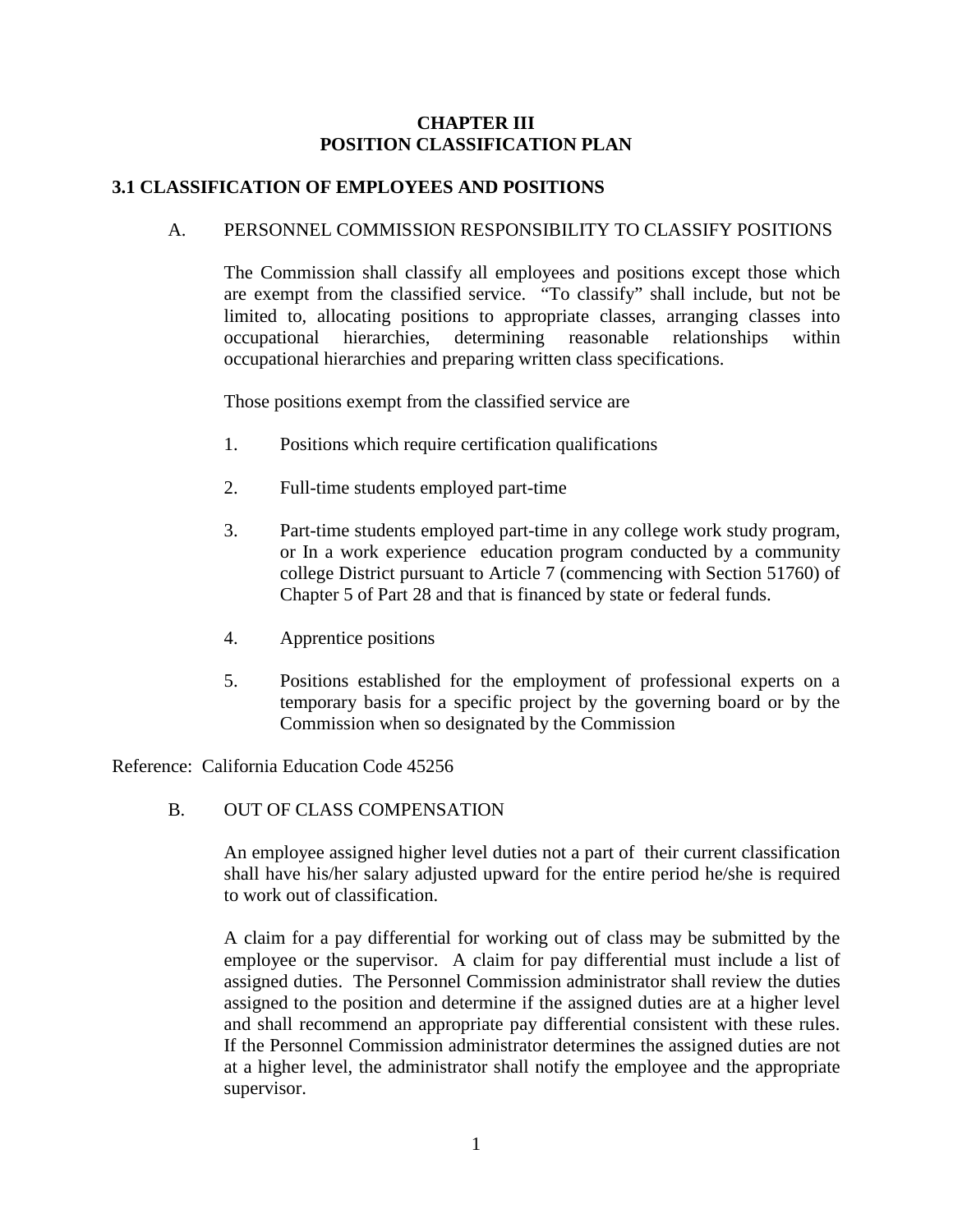Working out of class assignments are designed for temporary situations. It is not the intent these rules be construed as permitting an employee to refuse to perform duties assigned by his or her supervisor.

Reference: California Education Code 45110, 45285

### C. CREATING AND ABOLISHING CLASSIFICATIONS

The Commission may create new classes as needed and abolish or combine existing classes within the classified service, as the needs of the service require.

Reference: California Education Code 45256

#### D. THE CLASSIFICATION OF NEW POSITIONS

No person shall be appointed to a new position in the established classified service until the classification of the position has been approved by the Commission. Requests for such appointments must be accompanied by a statement of the essential duties to be performed by the incumbents.

Reference: California Education Code 45256

#### E. THE CLASSIFICATION SPECIFICATIONS

For each class of positions in the classified service established by the Commission, there shall be maintained in the office of the Commission, in suitable form, official class specifications including:

- 1. The official class title.
- 2. A definition of the class, indicating the duties and responsibilities.
- 3. A statement of typical tasks performed by those holding positions in the class. These are descriptive and explanatory only and do not restrict the administration from assigning other duties or tasks to a position.
- 4. A statement of the minimum educational and work experience requirements and other qualifications required.
- 5. A statement of knowledges, skills, abilities, physical demands and working environment.
- 6. A statement of the distinguishing characteristics of the class as appropriate.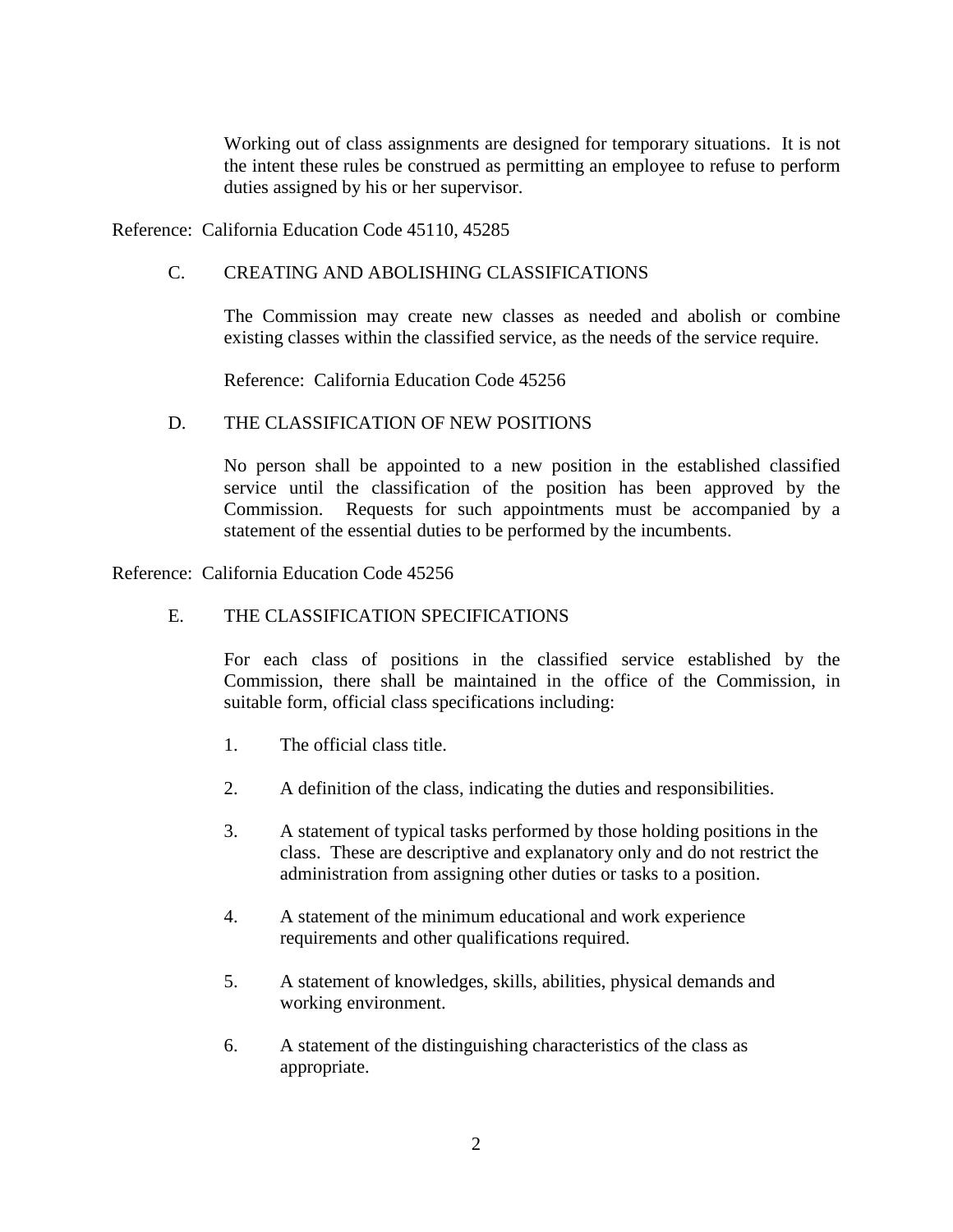#### F. INTERPRETATION OF CLASS SPECIFICATIONS

Class specifications are descriptive and explanatory only and not restrictive. They indicate the kinds of positions that should be allocated to the respective classes as determined by their duties, responsibilities, and qualification requirements, and do not prescribe what the duties of a position shall be. The use of a particular expression illustration as to duties, responsibilities, qualification requirements, or other attributes is typical or descriptive of the class and does not exclude others not mentioned which are of similar kind and/or quality as may be determined by the Commission.

In determining the class to which a position shall be allocated, the specification for each class is considered as a whole. Consideration is not given to isolated clauses, phrases or words apart from their context and from illustrative information in other parts of the specifications, but to the general duties, responsibilities, specific tasks and qualification requirements as affording clear distinctions of the positions that class includes.

Each class specification is to be construed in its proper relationship to other specifications, particularly those in the same group of classes.

### G. ALLOCATION OF POSITIONS TO CLASSES

All positions substantially similar as to duties performed and the responsibilities exercised by the incumbents of such positions, and as to the qualifications requirements as shown in the class specifications, shall be allocated to the same class. The titles of the classes shall become the title of such positions, and shall be used in the records and correspondence of the Commission.

#### H. CHANGE IN DUTIES

Changes in work assignments that substantially change the kind or level of duties and responsibilities of an existing position shall be promptly reported in writing by the appointing authority to the Commission.

Reference: California Education Code 45256

#### **3.2 QUALIFICATIONS FOR PROFESSIONAL EXPERTS**

In order to be exempted from the classified service as a professional expert, an individual must be recognized as such by reputable members of his own profession, as evidenced by one of the following: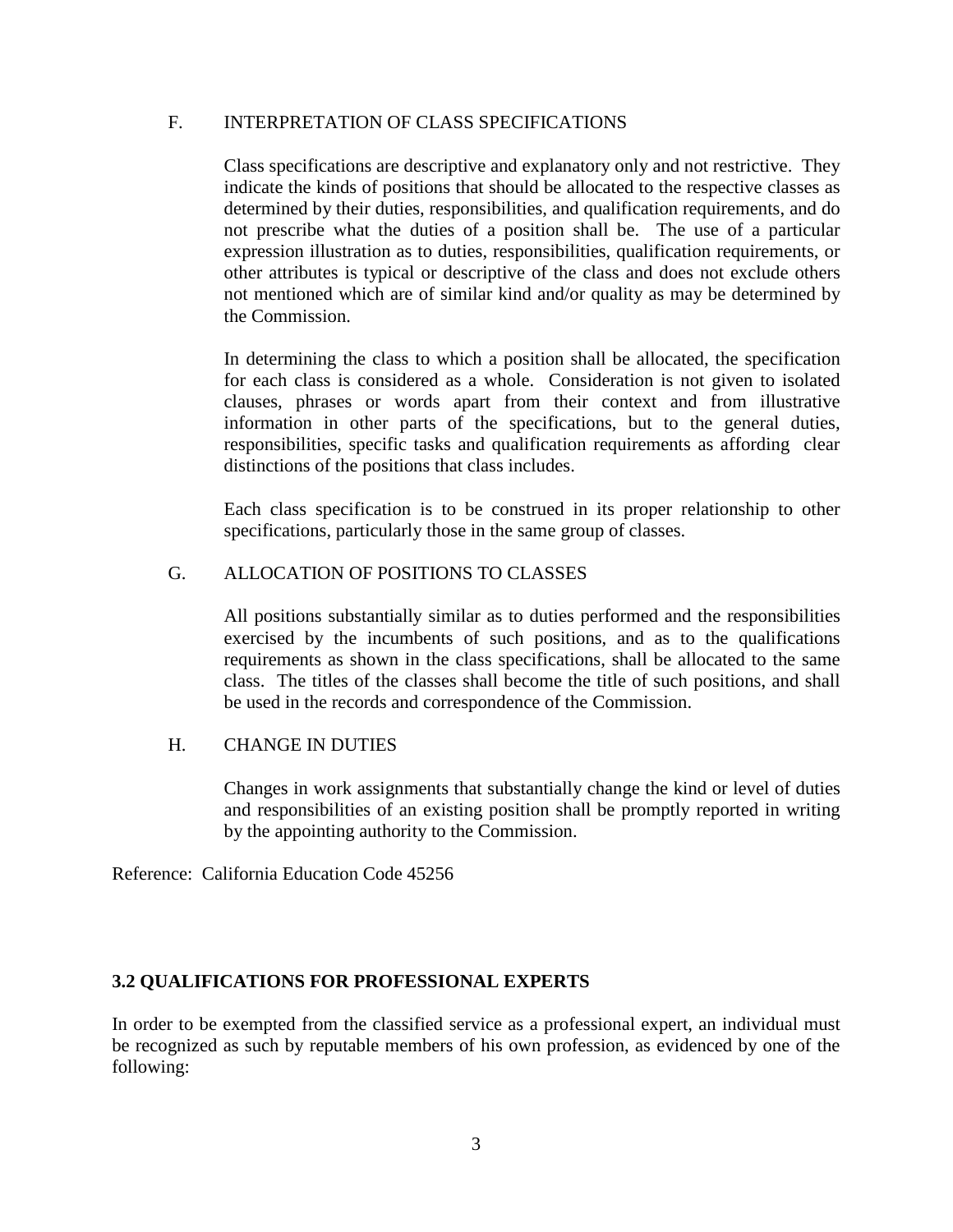- 1. Approval of a committee of members of his own profession.
- 2. Certification or license to practice that profession by a government agency if such license is established.
- 3. Listing in publications where individuals are chosen for listing by members of their own profession.
- 4. By membership in professional honor societies limited to that profession.
- 5. By advanced degrees in a recognized university with a major in the field of that profession.
- 6. By equivalent criteria acceptable to the Commission.

Evidence of these requirements must be presented to the Commission at the time the written request of temporary appointment is made.

Reference: California Education Code 45103

## **3.3 RECLASSIFICATION**

#### A. CLASSIFICATION REQUESTS

Requests for classification studies or changes to the classification of positions shall be submitted in writing on forms provided by the Commission together with a statement of the reasons for the requested study. The Commission will receive requests for classification studies which are submitted by the administration, employees, or recognized employee organizations, and may direct staff study of such requests. Employees must inform their supervisors of the request. The Commission or its staff may also initiate classification studies. Should a study indicate a substantial change in the kind or level of duties or responsibilities, the Commission may reclassify or newly classify the position, including the establishment of a new class. If recommendations are made to the Personnel Commission indicating a substantial change, major revision or newly classified position, the employee association will be provided a copy of the recommended changes seven (7) days prior to Personnel Commission action. It is understood, however, that on occasion the needs of the District may limit the time available for review by the employee association.

### B. BASIS FOR RECLASSIFICATION

The basis for reclassification of a position must be a gradual accretion of duties and not a sudden change occasioned by a reorganization or the assignment of completely new duties and responsibilities. Determinations as to gradual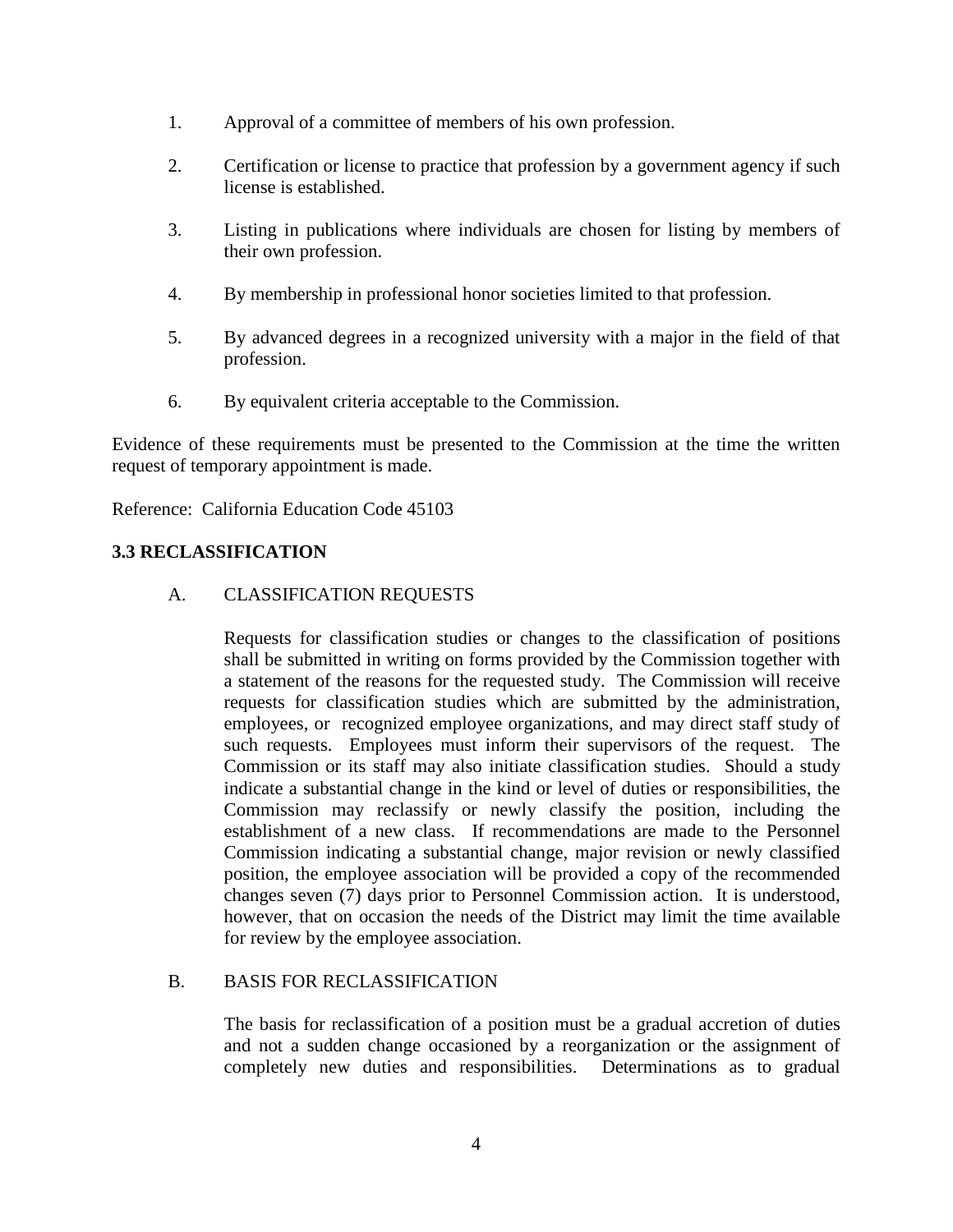accretion will be made by the Personnel Commission and will be based on the following guideline factors:

- 1. Changes in duties and responsibilities shall have occurred over a period of not less than one year.
- 2. Any increase in responsibilities shall have occurred over a period of not less than one year and shall be clearly defined by the supervisor or the incumbent.
- 3. A new position description reflecting the changes in duties and responsibilities shall be submitted to the Personnel Commission administrator along with the request for classification change.
- 4. Organizational changes affecting the position.

## C. EFFECT OF CLASSIFICATION CHANGES ON INCUMBENTS

- 1. In a job family or class series classification and compensation study when all or a portion of positions within a class are reclassified to an existing or newly created class with a higher salary range, incumbents shall be granted status in the class without further competitive examination.
- 2. In individual classification studies in which the incumbent has served between one and three years is reclassified to a class with a higher salary range on the basis of gradual accretion of duties, the incumbent may be required to take a qualifying examination. If the incumbent achieves a passing score, no further competitive examination is required. When a position in which the incumbent has served between one and three years is reclassified to a class with a higher salary range on the basis of gradual accretion of duties and the incumbent has his/her name on an appropriate eligibility list established within the last two years of the effective date of the reclassification, the action may be effected without further competitive examination.
- 3. In individual classification studies when an incumbent is reclassified to an existing higher class or a new class based on the accretion of duties or a sudden reorganization and the assignment of new duties, the Personnel Commission administrator may determine that reclassification without further competitive examination is in the best interest of the District and the employee. Factors that will be considered in making the determination are Commission staff's judgment and recommendation and consistency with merit system principles. The studies should demonstrate that the incumbent meets the important standards of the class, (training, experience, knowledges, abilities and special requirements).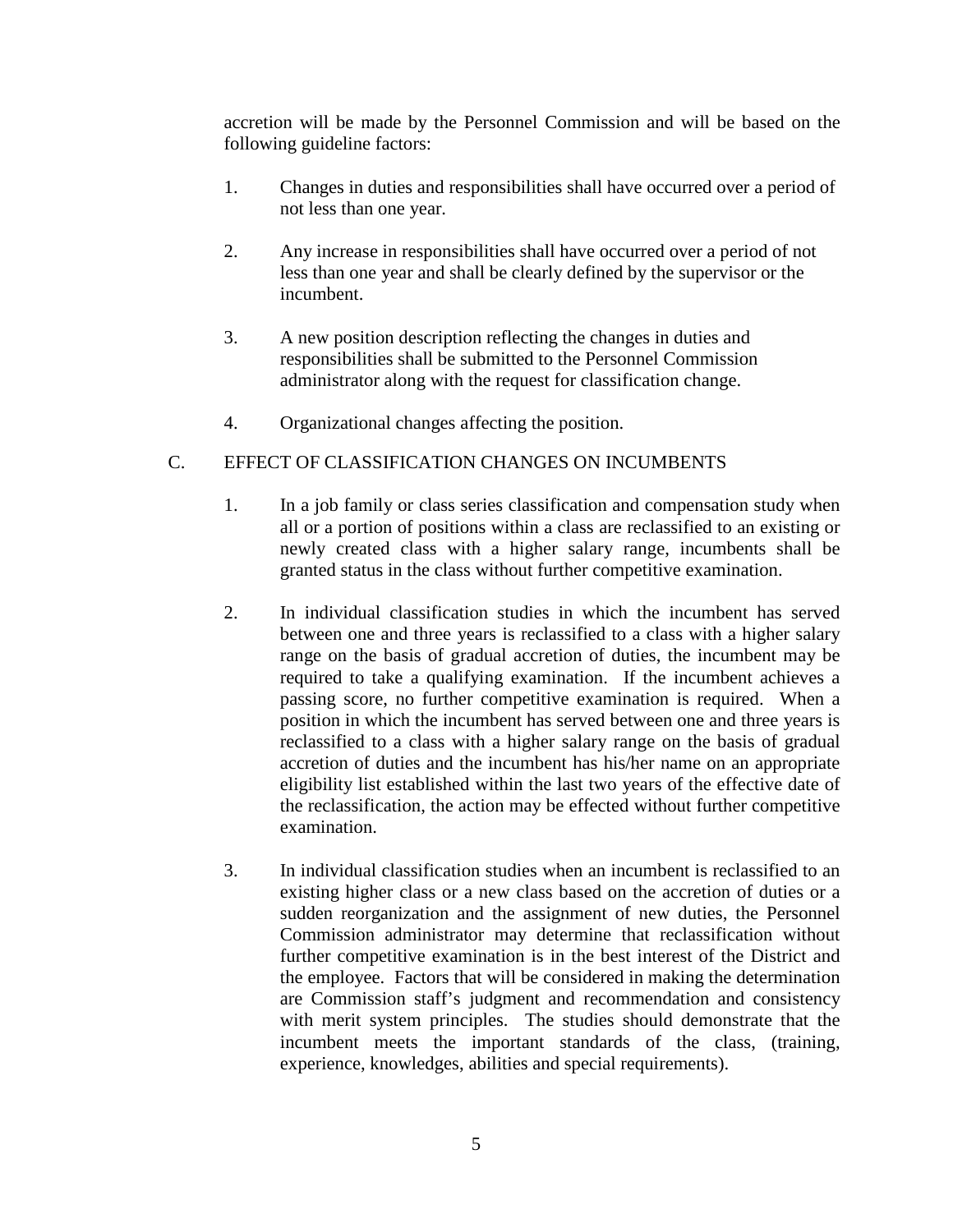4. Salary adjustments based upon classification changes shall become effective on the first day of the pay period cycle following the Personnel Commission action.

### D. ELIGIBILITY FOR SUBSEQUENT RECLASSIFICATION

An employee who has been reclassified with his/her position shall be ineligible for subsequent reclassification to a higher class with his/her position for a period of at least two years from the previous reclassification.

## E. BASIS FOR NEWLY CLASSIFIED POSITION

When the classification of a position is changed and such change is not based upon gradual accretion but by a sudden change occasioned by a reorganization or the assignment of completely new duties and responsibilities it may be newly classified by the Commission, including the establishment of a new class.

An incumbent who does not meet the requirements for reclassification as stated may be newly classified and in order to remain in his/her position shall be required to meet the requirements of either 1. or 2. below:

1. Be required to successfully pass any test administered for the new class or newly classified position.

When an eligibility list exists for the higher class, the Commission may authorize a special administration of the examination for the higher class to the incumbent of that position. Such authorization shall be made only when the existing list was established less than 11 months prior to the date of Commission action and when the incumbent did not compete in any part of the examination that produced that list. The same tests of fitness and the same examination standards applied in the original examination shall be used in the special administration. If the incumbent is successful, his or her name shall be merged into the existing eligibility list in rank according to examination score (with seniority credit, if applicable, for service up to the date applied to other eligibles in the original examination). Actions authorized pursuant to this paragraph shall not be construed as constituting a new examination or eligibility list.

2. Have had his/her name on an appropriate eligibility list established within three years of the effective date of the change in classification. Appropriateness of eligibility lists shall be determined by the Personnel Commission.

Failure to successfully meet the requirements in paragraphs 1. or 2. shall mean that the employee will be laid off for lack of work. The employee may exercise any seniority of bumping rights as provided in the Education Code or these Rules and Regulations.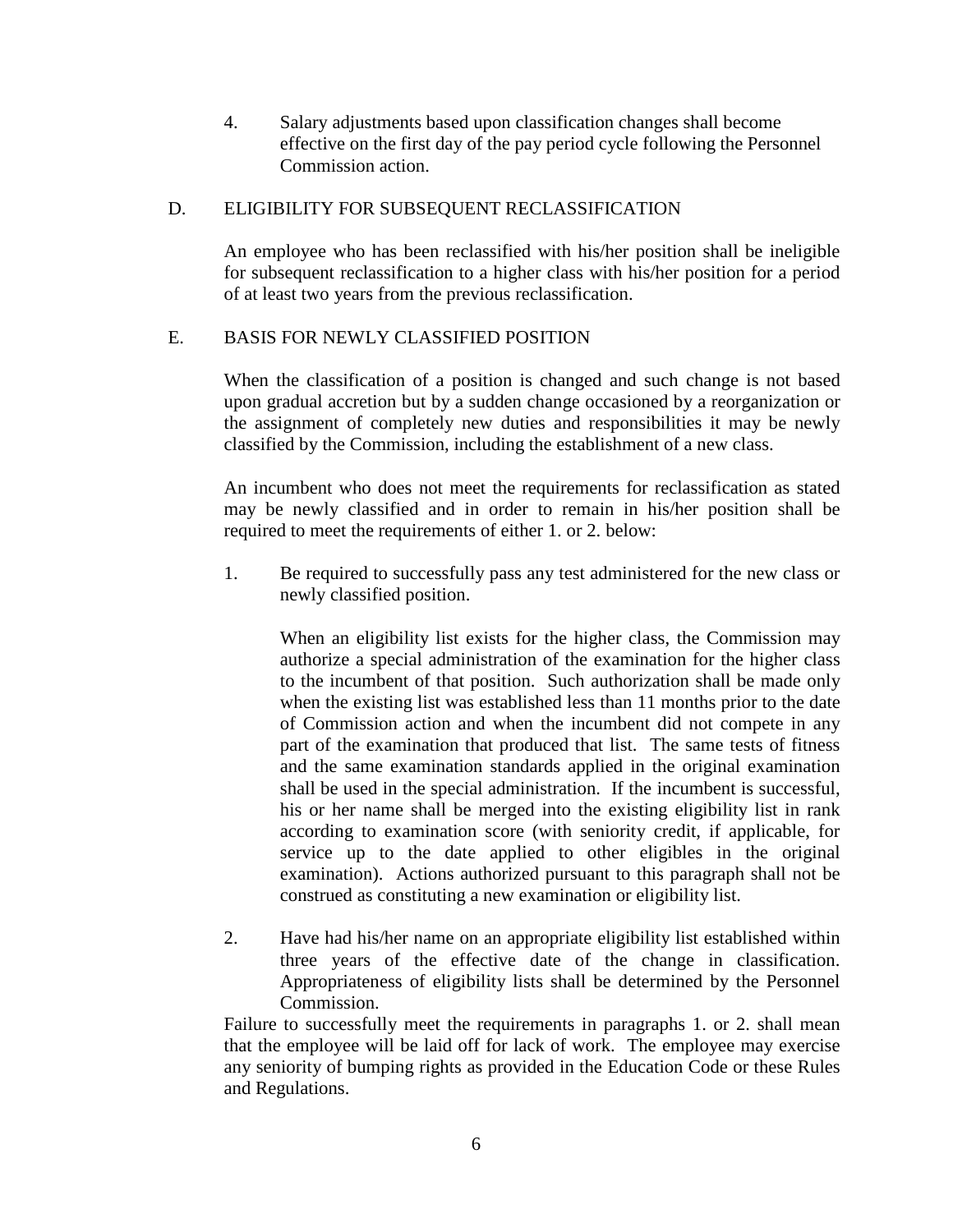The employee may also request a voluntary demotion to avoid layoff as provided in the Education Code.

### F. CHANGE IN CLASSIFICATION TO A LOWER LEVEL

When a position or group of positions is either newly classified or reclassified to a class with lower wage or salary range, any incumbent shall have the following rights:

- 1 . To transfer to any vacant position in the higher class or to bump the employee in the higher class with the lowest seniority in the class, provided that the incumbent has greater seniority in the class.
- 2. To bump the employee with the least seniority in any equal or lower class in which the incumbent formerly served, provided that he/she had greater seniority in the class.
- 3. To be demoted to the class to which his position is now allocated.

The employee may choose to transfer, demote or exercise bumping rights at his/her option, and his/her choice shall not affect any reemployment layoff rights.

Any displacement of a regular employee resulting from an action to newly classify or reclassify a position, positions, or class of positions shall be considered a layoff for lack of work, and an appropriate reemployment list will be established in accordance with these Rules.

## G. CHANGE IN CLASSIFICATION AT THE SAME LEVEL

Incumbents of positions reclassified or newly classified to a class at the same salary level shall be granted status in the new class without examination.

## **3.4 RESTRICTED CLASSIFICATION AND POSITIONS**

#### A. POSITIONS CLASSIFIED AS "RESTRICTED"

Restricted positions are positions limited to persons who are either mentally, physically or developmentally disabled. The positions shall be part of the classified service but in addition to the regular class title indicate "restricted". Restricted positions shall be subject to the following:

- 1. Considered part of the classified service
- 2. Not subject to Section 45272 and 45273 of the California Education Code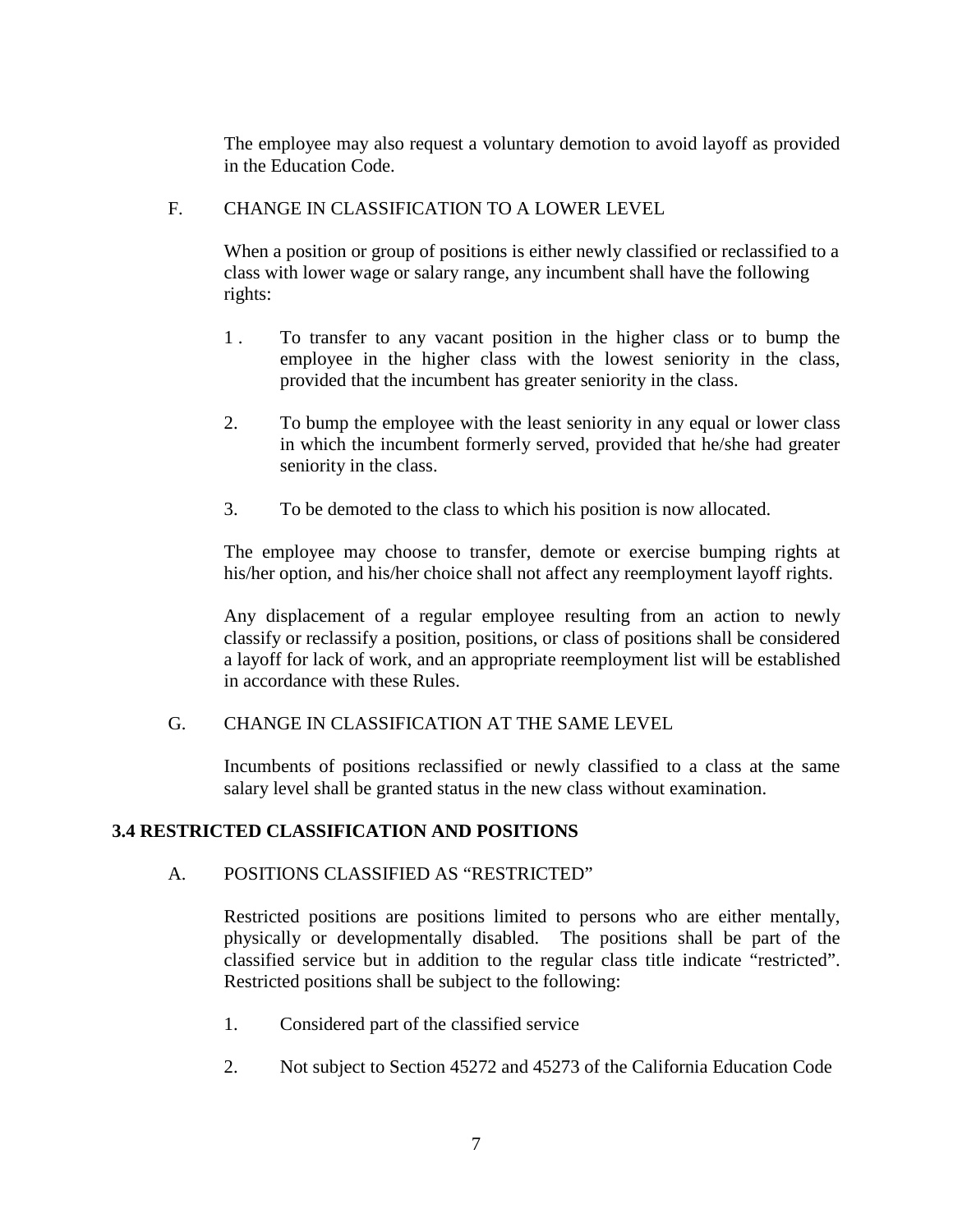- 3. Shall not acquire permanent status or seniority credits
- 4. Shall not be eligible for promotion into the regular classified service until they have complied with subdivision © of Section 45105

Reference: California Education Code 45259, 45105

### B. RESTRICTED POSITIONS QUALIFYING FOR REGULAR POSITIONS

After completion of six months of paid, satisfactory service in a "restricted" position, a person working in such a position may take such regular examination for the class (unrestricted) as is required for all other persons. If the incumbent of a "restricted" position qualified in such an examination, regardless of his ranking or place on the eligibility list, he shall be accorded the full rights, benefits, and burdens of any other classified employee serving in the regular classified service. In such case, his seniority for purposes of layoff or promotion shall be computed from the original date of employment in the "restricted" position and shall continue even though the incumbent continues to service in a "restricted" position. A probationary period shall not be required unless he qualified for a class on a higher salary schedule.

Reference: California Education Code 45105

## **3.5 SENIOR MANAGEMENT EMPLOYEES**

#### A. DESIGNATION OF SENIOR MANAGEMENT POSITION

The Board of Education may designate up to five positions as senior management of the classified service. Employees whose positions are so designated shall be part of the classified service except they shall not attain permanent status in senior management positions. Senior management positions may include the fiscal advisor to the Superintendent and the highest positions that have district-wise responsibility for formulating policies or administering a principal district program area, as determined by the Board of Education.

When the Board of Education adopts a resolution designating a position as part of senior management of the classified service, they shall be identified in the Classified Salary Schedule as such.

Reference: California Education Code 45100.5, 45104.5, 45108.5, 45256.5

#### B. SELECTION OF SENIOR MANAGEMENT EMPLOYEES.

Positions designated as senior management of the classified service shall be filled from an unranked alpha list of persons who have been determined by the